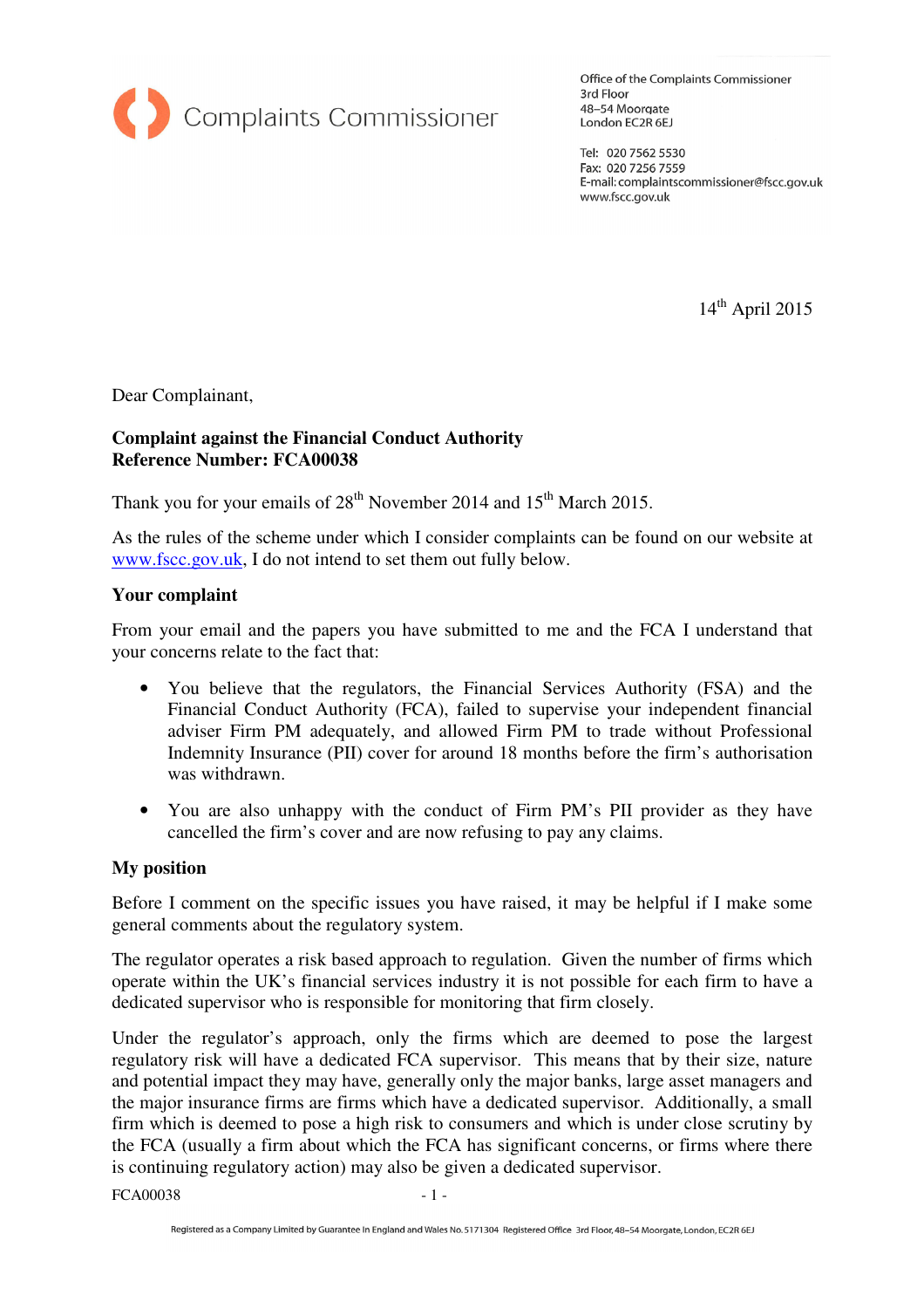As it is not possible for the FCA to monitor closely every firm it regulates, the FCA has adopted a system where in addition to conducting periodic 'inspection' visits it asks firms to regularly provide it with significant amounts of information which enable it to monitor the conduct of the firm. Key operational information is collected at six-monthly intervals with further information, which is used to set an individual firm's regulatory fees, being collected on an annual basis.

The regulator reviews the information which firms provide and, if it has concerns arising from this, may ask the firm to provide further information, change the firm's reporting regime (by asking for information on a more regular basis), or conduct further ad hoc visits to the firm to allow further investigation into its concerns. The FCA will also consider any additional information it receives from other sources such as consumers, compliance consultants and the Financial Ombudsman Services (FOS).

I know that you feel that the FCA's supervision of Firm PM was inadequate as it was only conducting four yearly touch points or inspection visits. Whilst the FCA did undertake a visit to Firm FM in 2010 which identified some weakness in Firm PM's procedures, specifically in relation to the FCA's Treating Customers Fairly initiative, the FCA felt that these weakness could be addressed without the need for formal (disciplinary) action. Whilst the inspection visit was completed in 2010, the FCA had been monitoring the firm's conduct by way of its statutory powers, through Firm PM's external compliance consultant following the TCF visit, and through the use of detailed six monthly reports which the firm was required to submit. The FSA was not simply relying upon a telephone call every four years to monitor Firm PM, as you suggest.

I appreciate that you also have concerns about the manner in which Firm PM engaged with its compliance consultancy service between 2005 and 2010. In general terms, how a firm engages with its contracted compliance consultant is a matter between it and the compliance consultant; and it was not until the TCF visit in 2010 that the FCA became aware of some issues.

You have commented that the regulator allowed Firm PM to trade without any PII cover. Whilst it is the case that the firm did trade without PII, this was done without the regulator's knowledge. As I have indicated above, due to the number of firms the regulator supervises it undertakes a risk based approach to regulation and uses six monthly reporting as a way of supervising the firms which are deemed to pose a lower risk. Firm PM fell into this category.

The last return Firm PM submitted before the issues arose was for the period ending 30<sup>th</sup> June 2012. The information contained within that report showed that the firm held the appropriate PII cover. I would add that that information would appear to have been accurate and correctly reflected Firm PM's circumstances, as I understand that Firm PM's PII policy expired on  $21<sup>st</sup>$  July 2012 which was after the end of the reporting period. At that time, there was nothing to suggest that Firm PM was trading without PII cover.

It was not until the report for the period ending  $31<sup>st</sup>$  December 2012 became overdue that the FCA would or indeed could have had any cause for concern about that matter. As the reports the regulator requires firms to submit include a considerable amount of information, some of which will not be available for several weeks after the end of the reporting period, the regulator allows firms several weeks to submit their returns. In this case, Firm PM was required to submit its return for the period ending  $31<sup>st</sup>$  December 2012 to the FCA by  $12<sup>th</sup>$  February 2013. Unfortunately, Firm PM failed to do this.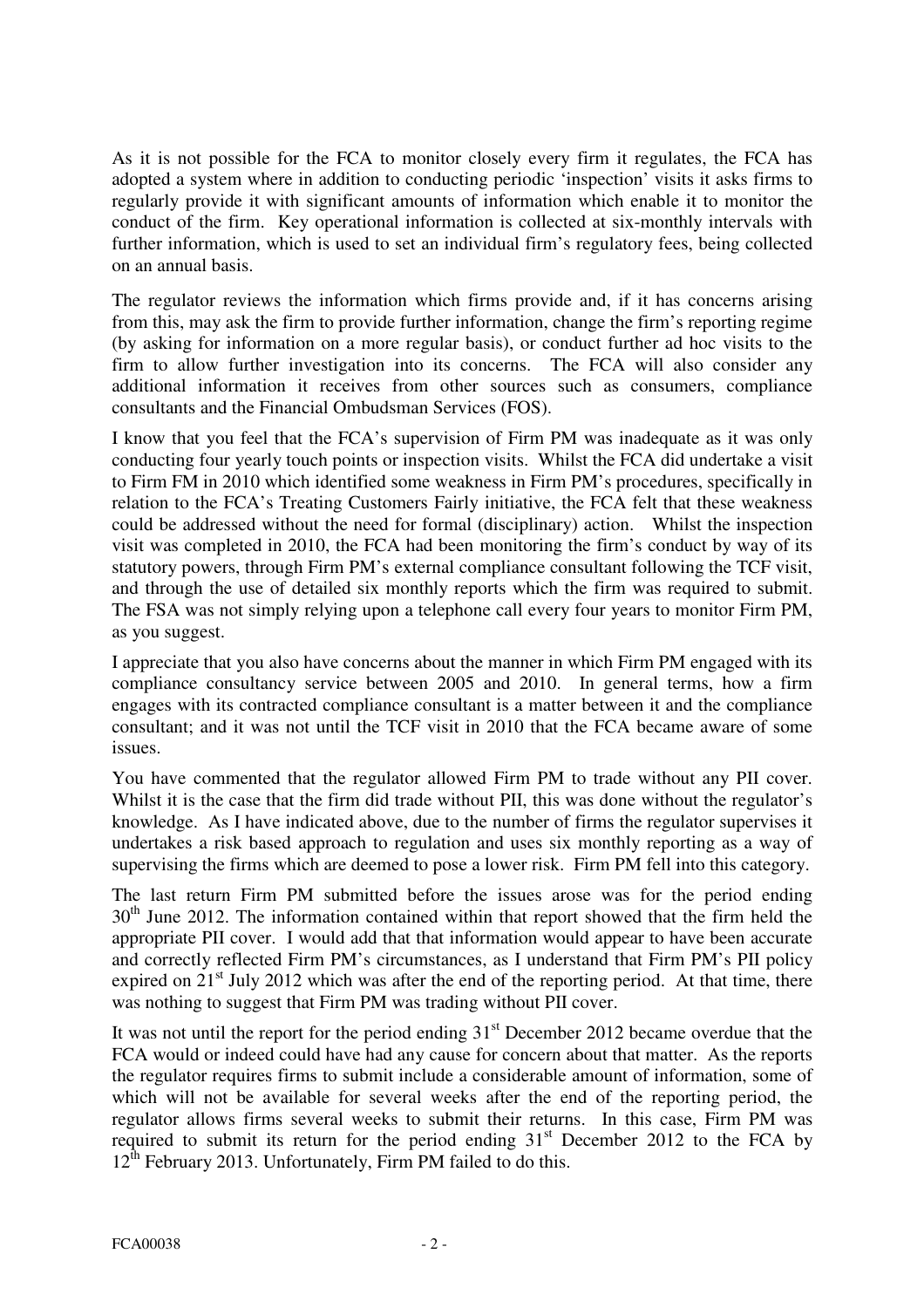The regulator's usual practice is that once a return becomes overdue, a note is automatically added to the FCA monitoring system and an overdue notice is issued to the firm. In many cases the receipt of the overdue notice (which is usually issued about a week after the return becomes overdue) prompts the firm either to submit the required return or, as happened in this case, to contact the FCA.

In this case, although Firm PM's  $31<sup>st</sup>$  December 2012 report was late (and had been identified as a late submission), Partner P contacted the FCA on  $20<sup>th</sup>$  February 2013 and indicated that he wished to stop conducting regulated activity (which effectively means ceasing to offer advice to its clients), and asked how to go about cancelling Firm PM's authorisation. This, together with the overdue return, raised concerns with the FCA and as a result the FCA started to make further inquiries of the firm.

The FCA has provided me with full details of the interactions it had with Firm PM and a number of Firm PM's customers between February 2013 and February 2014. I appreciate that it would assist your understanding of the situation if I were to provide you with further details of how the regulator engaged with Firm PM between February 2013 and January 2014 but this is not something I am able to do in detail. This is not because I wish to be unhelpful but because of the constraints of Section 348 of the Financial Services and Markets Act  $2000<sup>1</sup>$ . However, as Firm PM is no longer authorised by the FCA and has ceased trading I can add the following information.

Whilst Firm PM remained authorised by the FCA (until  $27<sup>th</sup>$  February 2014) I understand that it had entered into an agreement to vary its permissions and was not undertaking any regulated activity. Unfortunately, although it appears that the FCA entered into an agreement with Firm PM to vary its permissions, I have been unable to locate written confirmation of if and when this formally took place. This is clearly a weakness in the FCA's handling of the case, although the failure of the FCA to clarify if and when this agreement was reached does not affect my assessment of your complaint, since such an agreement would simply prevent the firm from conducting further regulated activity (i.e. providing advice to consumers), which I understand that it was in any case not undertaking. Such an agreement would not have prevented the firm from complying with its outstanding liabilities.

I would also add that by entering into an agreement with Firm PM to vary its permissions, the FCA took the view, correctly in my opinion, that it would be inappropriate to immediately cancel Firm PM's authorisation as it was aware that there were a number of outstanding Financial Ombudsman Service (FOS) complaints (including the claims monies which were due to you). Cancelling Firm PM's authorisation when there were outstanding FOS complaints would reduce the action which the FCA could take to ensure they were handled appropriately.

Although I believe that the FCA took the correct action in this regard, it is unfortunate that circumstances (the bankruptcy of Firm PM's partners) prevented the FCA from using its powers to ensure that the FOS awards were complied with. Once Firm PM's partners had been declared bankrupt (and their assets transferred to trustee in bankruptcy) there was nothing further the FCA could do and as a result it cancelled Firm PM's permissions.

 $\overline{a}$ 1 Rehearsed within SS 16 to 19 of Part 2 of the Financial Services Act 2012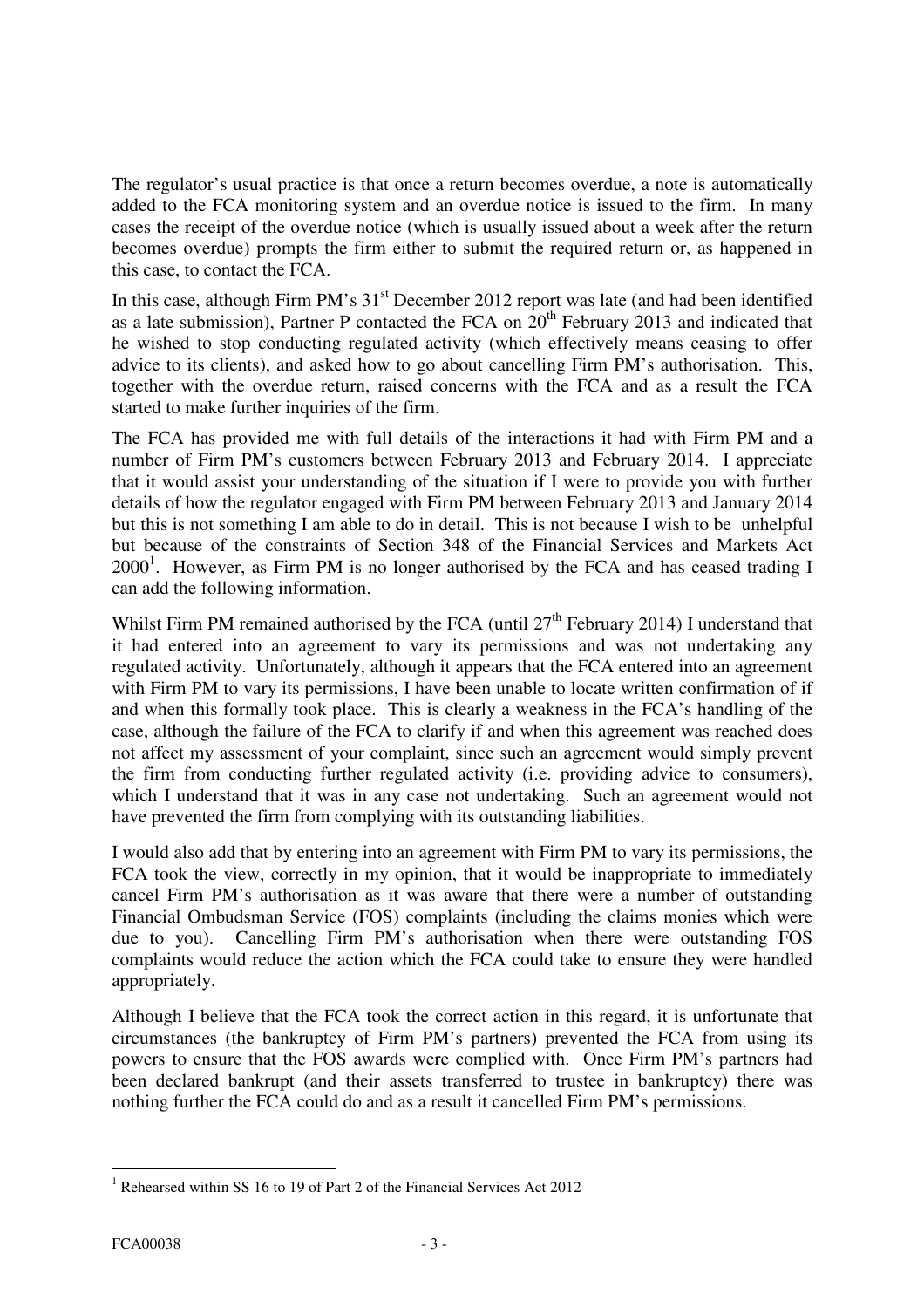I would also add for the sake of completeness that although delays in settling awards made by the FOS are a cause for regulatory concern, particularly where the award is large and is to be settled by the adviser's PII provider, regrettably a delay is not entirely uncommon. Clearly where the sums are large, as I understand was the case in relation to the awards which the FOS made to you, a firm is often unable to provide the redress from its own resources and must seek settlement from the PII provider first. As the firm has to liaise with the PII provider and the PII provider has to accept, authorise and issue the settlement, this can take several weeks (and in some cases longer).

Nonetheless, continued delays are rightly a cause for concern and when the delays in settlement of Firm PM's FOS awards were raised with the regulator, I understand that it did engage with Firm PM in an effort to arrange settlement. It is unfortunate that, despite the FCA's best endeavours, Firm PM failed to settle your complaints and make the awards the FOS had instructed it to do. However, it must be remembered that, had the FCA cancelled immediately Firm PM's permissions (authorisation), it would not have been able to engage with Firm PM in an effort to secure the payment of the FOS awards.

I accept that you entered into correspondence with the FCA in June 2013 in an attempt to seek enforcement of the awards the FOS had made. Whilst it is extremely regrettable that payment was not made, given the size of the awards recommended by the FOS, any delay in settlement could, to a degree, be explained by the fact that Firm PM had referred the matter to its PII providers. I would also add that the bankruptcy of Firm PM's partners suggests that, even if the FCA had wanted to take further action to ensure the payment of the outstanding FOS awards (if settlement could not be obtained from its PII provider), this would not have been possible.

I am also aware that you are unhappy that Firm PM's PII provider has declined its PII cover, which has had severe impact upon your financial position as you are no longer able to enforce the award which the FOS made to you. This is extremely unfortunate but this is not the fault of the FCA.

Firm PM's PII provider, like any insurance company, will underwrite (or assess the potential risk) before deciding to offer cover and set a premium. In doing this the insurance firm asks the firm to provide certain information (in much the same way as a motor insurance provider would do) and will assess the risk based upon this information. Where the insured (in this case Firm PM) provides incorrect information or fails to disclose material facts which would have affected the provider's decision to offer cover at the underwriting/assessment stage, the PII provider (like a motor insurer) has the right to decline cover.

From the information I have been given it appears that when taking cover Firm PM (rather than the regulator) failed to inform its PII providers of material information which would have affected the insurer's decision on whether it wished to offer cover. I understand that the PII provider has therefore made the decision that cover should be withdrawn. For the sake of completeness I would add that the provision of incorrect advice would not, on its own, void a PII policy as the PII policy is amongst other things designed to provide financial cover in the case of an adverse FOS finding.

Although PII cover benefits consumers, the legal position is that PII cover offers protection to the business against claims arising out of errors or incorrect advice. Whilst usually the withdrawal of PII cover would not result in a problem, as responsibility for claims would simply pass to the business, in this case the fact that the business has failed (and the partners declared bankrupt) has resulted in the problems you are now facing.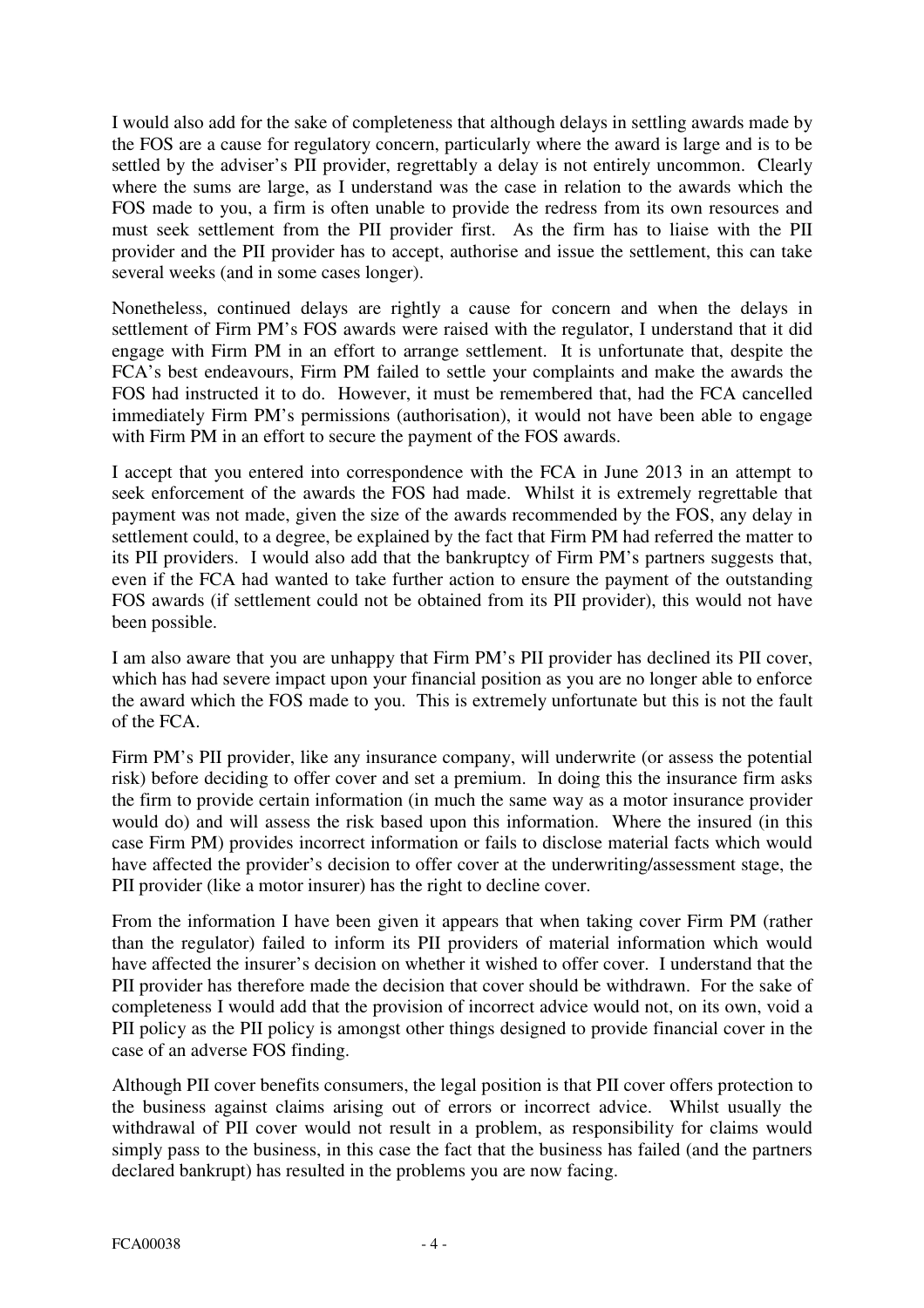Although I have considerable sympathy for your position, the FCA cannot instruct Firm PM's PII providers that they must honour your claim. If you feel that the PII provider has acted inappropriately in making the decision which it has made then I can only suggest that you obtain legal advice (which will be at your own cost) about how you may be able to challenge the PII provider's decision and enforce any rights you may have under the Contracts (Rights of Third Parties) Act 1999.

In your email of  $15<sup>th</sup>$  March 2015 you have commented that you believe that it is "contradictory and misleading for the FCA to make the following claims:-

*We regulate the financial services industry to ensure firms stick to the rules and consumers don't fall victim to scams or get tied in to unfair contracts* 

*[…]* 

*We work closely with firms to fight financial crime*

*[…]* 

*Understand that we will take action against them if they use corrupt or unethical methods* 

*[…]* 

*We regulate most firms and individuals that advise on, sell and arrange financial products and services. If a financial firm or individual fails to meet the standards or follow the rules we set, we can take action against them.* 

I claim that no action was taken other than a 'treating customers fairly' assessment in 2010, which you infer was not sufficiently important as to warrant disciplinary action"*.*

Whilst it is extremely unfortunate that you have suffered a considerable financial loss, this appears to have resulted from what the FOS has ruled was poor or incorrect financial advice provided by a regulated individual rather than as the result of financial crime, fraud, or a scam. In my view, the loss you have incurred was not the fault of the regulator: it is inevitable that in any risk-based regulatory system, some poor practice or misconduct will occur. I have seen nothing to suggest that the FCA's decisions, on the basis of the information they had at the time, were unreasonable.. Although I accept that concerns were raised in 2010 following the completion of a 'Treating Customers Fairly' visit, the FSA made a decision that the concerns raised did not require formal disciplinary action but could be addressed by working with Firm PM's compliance consultant. The papers presented to me show that Firm PM did engage with its compliance consultant at that stage, and that the compliance consultant's involvement addressed the FSA's concerns.

## **Conclusion**

Having considered your complaint, although I have a great deal of sympathy for the position you now find yourself in, I have concluded there is nothing to indicate that the FCA has acted inappropriately or failed in its statutory duty when supervising Firm PM.

I have drawn attention to the FCA's failure to identify written confirmation of Firm PM's variation of permissions, and I recommend that the FCA considers what steps should be taken to minimise the risk of a recurrence, but that is not a matter which affects your complaint.